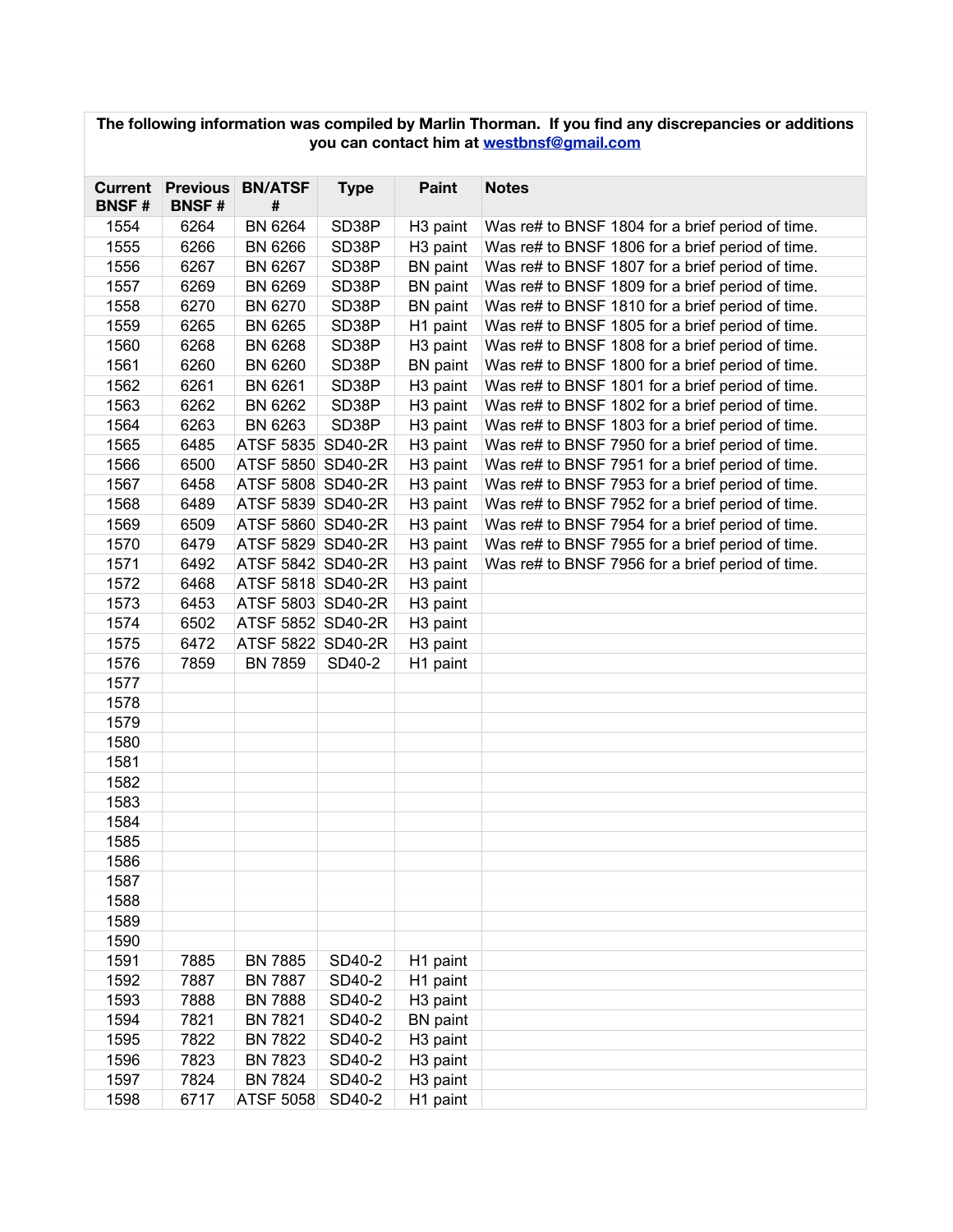| The following information was compiled by Marlin Thorman. If you find any discrepancies or additions<br>you can contact him at westbnsf@gmail.com |              |                              |                 |                      |                                            |  |  |  |  |
|---------------------------------------------------------------------------------------------------------------------------------------------------|--------------|------------------------------|-----------------|----------------------|--------------------------------------------|--|--|--|--|
| <b>Current</b><br><b>BNSF#</b>                                                                                                                    | <b>BNSF#</b> | <b>Previous BN/ATSF</b><br># | <b>Type</b>     | <b>Paint</b>         | <b>Notes</b>                               |  |  |  |  |
| 1599                                                                                                                                              | 6718         | ATSF 5059                    | SD40-2          | H1 paint             |                                            |  |  |  |  |
| 1600                                                                                                                                              | 1600         | <b>BN 1702</b>               | GP <sub>9</sub> | H1 paint             | *Lettered "GN" instead of BNSF on the cab. |  |  |  |  |
| 1600                                                                                                                                              | 6719         | <b>ATSF 5060</b>             | SD40-2          | H1 paint             |                                            |  |  |  |  |
| 1601                                                                                                                                              | 6720         | ATSF 5061                    | SD40-2          | H1 paint             |                                            |  |  |  |  |
| 1602                                                                                                                                              | 6721         | <b>ATSF 5062</b>             | SD40-2          | H1 paint             |                                            |  |  |  |  |
| 1603                                                                                                                                              | 6722         | ATSF 5063                    | SD40-2          | ATSF paint           |                                            |  |  |  |  |
| 1604                                                                                                                                              | 6723         | ATSF 5064                    | SD40-2          | ATSF paint           |                                            |  |  |  |  |
| 1605                                                                                                                                              | 6724         | <b>ATSF 5065</b>             | SD40-2          | ATSF paint           |                                            |  |  |  |  |
| 1606                                                                                                                                              | 6725         | ATSF 5066                    | SD40-2          | H1 paint             |                                            |  |  |  |  |
| 1607                                                                                                                                              | 6726         | ATSF 5067                    | SD40-2          | ATSF paint           |                                            |  |  |  |  |
| 1608                                                                                                                                              | 6727         | <b>ATSF 5068</b>             | SD40-2          | ATSF paint           |                                            |  |  |  |  |
| 1609                                                                                                                                              | 6728         | ATSF 5069                    | SD40-2          | ATSF paint           |                                            |  |  |  |  |
| 1610                                                                                                                                              | 6729         | <b>ATSF 5070</b>             | SD40-2          | ATSF paint           |                                            |  |  |  |  |
| 1611                                                                                                                                              | 6730         | <b>ATSF 5071</b>             | SD40-2          | ATSF paint           |                                            |  |  |  |  |
| 1612                                                                                                                                              | 6731         | <b>ATSF 5072</b>             | SD40-2          | ATSF paint           |                                            |  |  |  |  |
| 1613                                                                                                                                              | 6732         | <b>ATSF 5073</b>             | SD40-2          | H1 paint             |                                            |  |  |  |  |
| 1614                                                                                                                                              | 6733         | <b>ATSF 5074</b>             | SD40-2          | ATSF paint           |                                            |  |  |  |  |
| 1615                                                                                                                                              | 6734         | <b>ATSF 5075</b>             | SD40-2          | H1 paint             |                                            |  |  |  |  |
| 1616                                                                                                                                              | 6735         | ATSF 5076                    | SD40-2          | H1 paint             |                                            |  |  |  |  |
| 1617                                                                                                                                              | 6736         | <b>ATSF 5077</b>             | SD40-2          | ATSF paint           |                                            |  |  |  |  |
| 1618                                                                                                                                              | 6737         | <b>ATSF 5078</b>             | SD40-2          | ATSF paint           |                                            |  |  |  |  |
| 1619                                                                                                                                              | 6738         | ATSF 5079                    | SD40-2          | H1 paint             |                                            |  |  |  |  |
| 1620                                                                                                                                              | 6739         | ATSF 5080                    | SD40-2          | H <sub>3</sub> paint |                                            |  |  |  |  |
| 1621                                                                                                                                              | 6740         | ATSF 5081                    | SD40-2          | ATSF paint           |                                            |  |  |  |  |
| 1622                                                                                                                                              | 6741         | <b>ATSF 5082</b>             | SD40-2          | ATSF paint           |                                            |  |  |  |  |
| 1623                                                                                                                                              | 6742         | <b>ATSF 5083</b>             | SD40-2          | H1 paint             |                                            |  |  |  |  |
| 1624                                                                                                                                              | 6743         | ATSF 5084                    | SD40-2          | H1 paint             |                                            |  |  |  |  |
| 1625                                                                                                                                              | 6744         | <b>ATSF 5085</b>             | SD40-2          | H <sub>3</sub> paint |                                            |  |  |  |  |
| 1626                                                                                                                                              | 6745         | ATSF 5086                    | SD40-2          | H1 paint             |                                            |  |  |  |  |
| 1627                                                                                                                                              | 6746         | ATSF 5087                    | SD40-2          | ATSF paint           |                                            |  |  |  |  |
| 1628                                                                                                                                              | 6747         | <b>ATSF 5088</b>             | SD40-2          | H1 paint             |                                            |  |  |  |  |
| 1629                                                                                                                                              | 6748         | ATSF 5089                    | SD40-2          | ATSF paint           |                                            |  |  |  |  |
| 1630                                                                                                                                              | 6749         | ATSF 5090                    | SD40-2          | ATSF paint           |                                            |  |  |  |  |
| 1631                                                                                                                                              | 6750         | <b>ATSF 5091</b>             | SD40-2          | H1 paint             |                                            |  |  |  |  |
| 1632                                                                                                                                              | 6751         | ATSF 5092                    | SD40-2          | H1 paint             |                                            |  |  |  |  |
| 1633                                                                                                                                              | 6752         | ATSF 5093                    | SD40-2          | H <sub>3</sub> paint |                                            |  |  |  |  |
| 1634                                                                                                                                              | 6753         | ATSF 5094                    | SD40-2          | H1 paint             |                                            |  |  |  |  |
| 1635                                                                                                                                              | 6754         | ATSF 5095                    | SD40-2          | H <sub>3</sub> paint |                                            |  |  |  |  |
| 1636                                                                                                                                              | 6755         | ATSF 5096                    | SD40-2          | ATSF paint           |                                            |  |  |  |  |
| 1637                                                                                                                                              | 6756         | ATSF 5097                    | SD40-2          | H1 paint             |                                            |  |  |  |  |
| 1638                                                                                                                                              | 6757         | ATSF 5098                    | SD40-2          | ATSF paint           |                                            |  |  |  |  |
| 1639                                                                                                                                              | 6758         | ATSF 5099                    | SD40-2          | H1 paint             |                                            |  |  |  |  |
| 1640                                                                                                                                              | 6759         | ATSF 5100                    | SD40-2          | ATSF paint           |                                            |  |  |  |  |
| 1641                                                                                                                                              | 6760         | ATSF 5101                    | SD40-2          | H <sub>3</sub> paint |                                            |  |  |  |  |
| 1642                                                                                                                                              | 6761         | ATSF 5102 SD40-2             |                 | H1 paint             |                                            |  |  |  |  |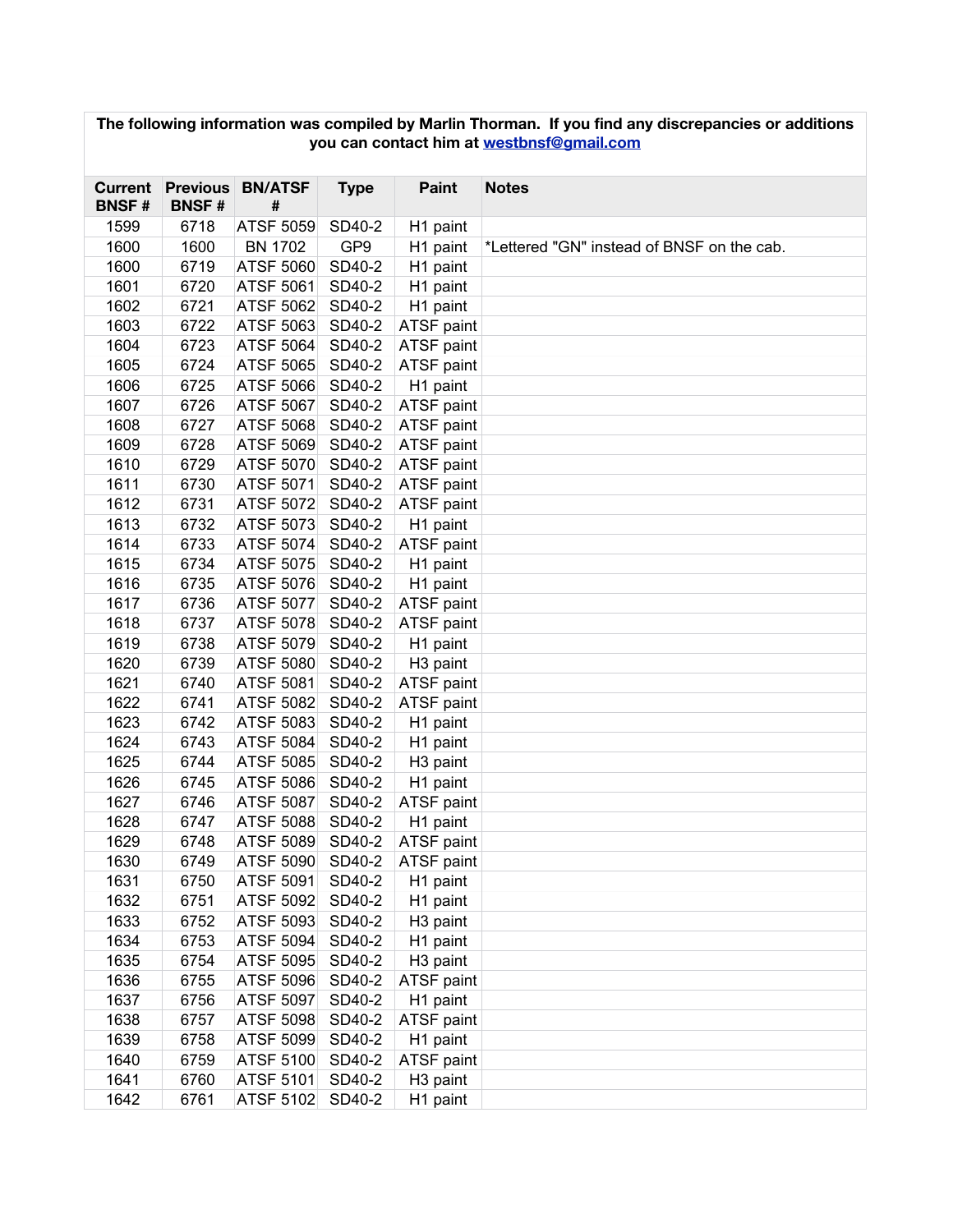| The following information was compiled by Marlin Thorman. If you find any discrepancies or additions<br>you can contact him at westbnsf@gmail.com |                                 |                     |             |                      |              |  |  |  |
|---------------------------------------------------------------------------------------------------------------------------------------------------|---------------------------------|---------------------|-------------|----------------------|--------------|--|--|--|
| <b>Current</b><br><b>BNSF#</b>                                                                                                                    | <b>Previous</b><br><b>BNSF#</b> | <b>BN/ATSF</b><br># | <b>Type</b> | Paint                | <b>Notes</b> |  |  |  |
| 1643                                                                                                                                              | 6762                            | ATSF 5103           | SD40-2      | H1 paint             |              |  |  |  |
| 1644                                                                                                                                              | 6763                            | ATSF 5104           | SD40-2      | ATSF paint           |              |  |  |  |
| 1645                                                                                                                                              | 6764                            | <b>ATSF 5105</b>    | SD40-2      | ATSF paint           |              |  |  |  |
| 1646                                                                                                                                              | 6765                            | <b>ATSF 5106</b>    | SD40-2      | H1 paint             |              |  |  |  |
| 1647                                                                                                                                              | 6766                            | <b>ATSF 5107</b>    | SD40-2      | ATSF paint           |              |  |  |  |
| 1648                                                                                                                                              | 6767                            | <b>ATSF 5108</b>    | SD40-2      | ATSF paint           |              |  |  |  |
| 1649                                                                                                                                              | 6783                            | BN 6783             | SD40-2      | H1 paint             |              |  |  |  |
| 1650                                                                                                                                              |                                 |                     |             |                      |              |  |  |  |
| 1651                                                                                                                                              | 6851                            | <b>BN 6851</b>      | SD40-2      | <b>BN</b> paint      |              |  |  |  |
| 1652                                                                                                                                              | 7054                            | <b>BN 7054</b>      | SD40-2      | <b>BN</b> paint      |              |  |  |  |
| 1653                                                                                                                                              | 7055                            | <b>BN 7055</b>      | SD40-2      | <b>BN</b> paint      |              |  |  |  |
| 1654                                                                                                                                              | 7056                            | <b>BN 7056</b>      | SD40-2      | <b>BN</b> paint      |              |  |  |  |
| 1655                                                                                                                                              | 7057                            | <b>BN 7057</b>      | SD40-2      | H <sub>3</sub> paint |              |  |  |  |
| 1656                                                                                                                                              | 7058                            | <b>BN 7058</b>      | SD40-2      | <b>BN</b> paint      |              |  |  |  |
| 1657                                                                                                                                              | 7059                            | <b>BN 7059</b>      | SD40-2      | <b>BN</b> paint      |              |  |  |  |
| 1658                                                                                                                                              | 7060                            | <b>BN 7060</b>      | SD40-2      | <b>BN</b> paint      |              |  |  |  |
| 1659                                                                                                                                              | 7061                            | <b>BN 7061</b>      | SD40-2      | <b>BN</b> paint      |              |  |  |  |
| 1660                                                                                                                                              | 7062                            | <b>BN 7062</b>      | SD40-2      | <b>BN</b> paint      |              |  |  |  |
| 1661                                                                                                                                              | 8010                            | <b>BN 8010</b>      | SD40-2      | H1 paint             |              |  |  |  |
| 1662                                                                                                                                              | 8011                            | <b>BN 8011</b>      | SD40-2      | <b>BN</b> paint      |              |  |  |  |
| 1663                                                                                                                                              | 8012                            | <b>BN 8012</b>      | SD40-2      | <b>BN</b> paint      |              |  |  |  |
| 1664                                                                                                                                              | 8013                            | <b>BN 8013</b>      | SD40-2      | H1 paint             |              |  |  |  |
| 1665                                                                                                                                              | 8014                            | <b>BN 8014</b>      | SD40-2      | H1 paint             |              |  |  |  |
| 1666                                                                                                                                              | 8015                            | <b>BN 8015</b>      | SD40-2      | H <sub>3</sub> paint |              |  |  |  |
| 1667                                                                                                                                              | 8016                            | <b>BN 8016</b>      | SD40-2      | H1 paint             |              |  |  |  |
| 1668                                                                                                                                              | 8017                            | <b>BN 8017</b>      | SD40-2      | H1 paint             |              |  |  |  |
| 1669                                                                                                                                              | 8018                            | <b>BN 8018</b>      | SD40-2      | H1 paint             |              |  |  |  |
| 1670                                                                                                                                              | 8019                            | <b>BN 8019</b>      | SD40-2      | <b>BN</b> paint      |              |  |  |  |
| 1671                                                                                                                                              | 8020                            | <b>BN 8020</b>      | SD40-2      | <b>BN</b> paint      |              |  |  |  |
| 1672                                                                                                                                              | 8022                            | <b>BN 8022</b>      | SD40-2      | H1 paint             |              |  |  |  |
| 1673                                                                                                                                              | 8023                            | BN 8023             | SD40-2      | <b>BN</b> paint      |              |  |  |  |
| 1674                                                                                                                                              | 8024                            | BN 8024             | SD40-2      | <b>BN</b> paint      |              |  |  |  |
| 1675                                                                                                                                              | 8025                            | BN 8025             | SD40-2      | <b>BN</b> paint      |              |  |  |  |
| 1676                                                                                                                                              | 8026                            | <b>BN 8026</b>      | SD40-2      | H1 paint             |              |  |  |  |
| 1677                                                                                                                                              | 8027                            | <b>BN 8027</b>      | SD40-2      | H1 paint             |              |  |  |  |
| 1678                                                                                                                                              | 8028                            | <b>BN 8028</b>      | SD40-2      | <b>BN</b> paint      |              |  |  |  |
| 1679                                                                                                                                              | 8029                            | BN 8029             | SD40-2      | H1 paint             |              |  |  |  |
| 1680                                                                                                                                              | 6807                            | <b>BN 6807</b>      | SD40-2      | <b>BN</b> paint      |              |  |  |  |
| 1681                                                                                                                                              | 6808                            | <b>BN 6808</b>      | SD40-2      | H1 paint             |              |  |  |  |
| 1682                                                                                                                                              | 6809                            | BN 6809             | SD40-2      | H1 paint             |              |  |  |  |
| 1683                                                                                                                                              | 6810                            | BN 6810             | SD40-2      | H1 paint             |              |  |  |  |
| 1684                                                                                                                                              | 6813                            | BN 6813             | SD40-2      | H1 paint             |              |  |  |  |
| 1685                                                                                                                                              | 6814                            | BN 6814             | SD40-2      | <b>BN</b> paint      |              |  |  |  |
| 1686                                                                                                                                              | 6815                            | BN 6815             | SD40-2      | <b>BN</b> paint      |              |  |  |  |
| 1687                                                                                                                                              | 6816                            | BN 6816             | SD40-2      | <b>BN</b> paint      |              |  |  |  |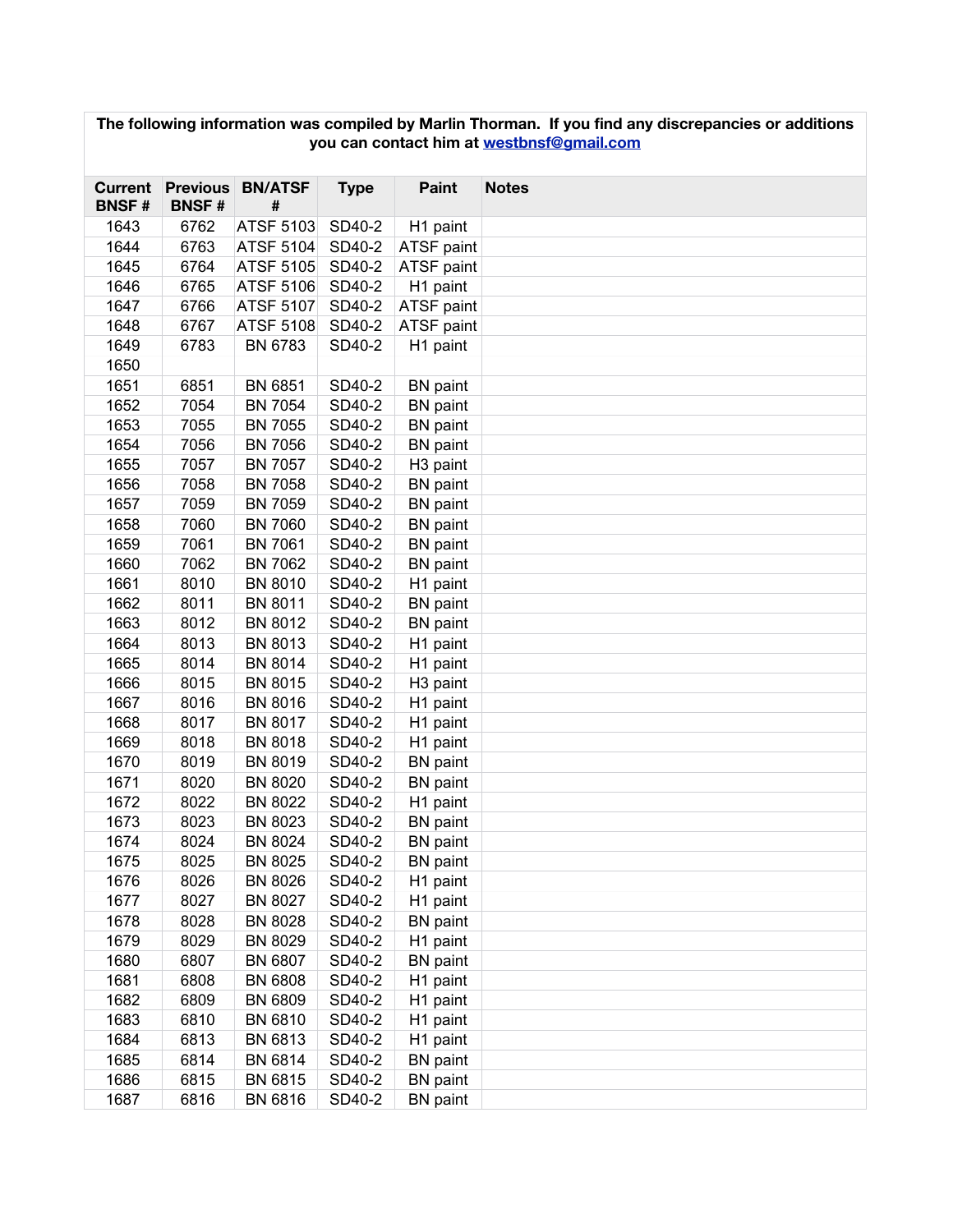| The following information was compiled by Marlin Thorman. If you find any discrepancies or additions<br>you can contact him at westbnsf@gmail.com |                                 |                     |             |                      |                                                              |  |  |  |  |
|---------------------------------------------------------------------------------------------------------------------------------------------------|---------------------------------|---------------------|-------------|----------------------|--------------------------------------------------------------|--|--|--|--|
| <b>Current</b><br><b>BNSF#</b>                                                                                                                    | <b>Previous</b><br><b>BNSF#</b> | <b>BN/ATSF</b><br># | <b>Type</b> | <b>Paint</b>         | <b>Notes</b>                                                 |  |  |  |  |
| 1688                                                                                                                                              | 6817                            | <b>BN 6817</b>      | SD40-2      | H1 paint             |                                                              |  |  |  |  |
| 1689                                                                                                                                              | 6818                            | <b>BN 6818</b>      | SD40-2      | <b>BN</b> paint      |                                                              |  |  |  |  |
| 1690                                                                                                                                              | 6819                            | <b>BN 6819</b>      | SD40-2      | H1 paint             |                                                              |  |  |  |  |
| 1691                                                                                                                                              | 6820                            | <b>BN 6820</b>      | SD40-2      | H1 paint             | Wreckedwaiting to be repaired                                |  |  |  |  |
| 1692                                                                                                                                              | 6821                            | <b>BN 6821</b>      | SD40-2      | H <sub>3</sub> paint |                                                              |  |  |  |  |
| 1693                                                                                                                                              | 6822                            | <b>BN 6822</b>      | SD40-2      | <b>BN</b> paint      |                                                              |  |  |  |  |
| 1694                                                                                                                                              | 6823                            | BN 6823             | SD40-2      | H1 paint             |                                                              |  |  |  |  |
| 1695                                                                                                                                              | 6848                            | <b>BN 6805</b>      | SD40-2      | H1 paint             |                                                              |  |  |  |  |
| 1696                                                                                                                                              | 6849                            | <b>BN 6806</b>      | SD40-2      | <b>BN</b> paint      |                                                              |  |  |  |  |
| 1697                                                                                                                                              | 6906                            | BN 6907             | SD40-2      | <b>BN</b> paint      |                                                              |  |  |  |  |
| 1698                                                                                                                                              | 6907                            | <b>BN 6906</b>      | SD40-2      | H1 paint             |                                                              |  |  |  |  |
| 1699                                                                                                                                              | <b>BN 6908</b>                  | <b>BN 6908</b>      | SD40-2      | <b>BN</b> paint      |                                                              |  |  |  |  |
| 1700                                                                                                                                              | 6909                            | BN 6902             | SD40-2      | H1 paint             |                                                              |  |  |  |  |
| 1701                                                                                                                                              | 6910                            | BN 6910             | SD40-2      | <b>BN</b> paint      |                                                              |  |  |  |  |
| 1702                                                                                                                                              | 6911                            | BN 6911             | SD40-2      | H1 paint             |                                                              |  |  |  |  |
| 1703                                                                                                                                              | 6914                            | BN 6903             | SD40-2      | <b>BN</b> paint      |                                                              |  |  |  |  |
| 1704                                                                                                                                              | 6921                            | <b>BN 6904</b>      | SD40-2      | H1 paint             |                                                              |  |  |  |  |
| 1705                                                                                                                                              | 6812                            | <b>BN 6801</b>      | SD40-2      | H1 paint             |                                                              |  |  |  |  |
| 1706                                                                                                                                              | 6837                            | <b>BN 6802</b>      | SD40-2      | <b>BN</b> paint      |                                                              |  |  |  |  |
| 1707                                                                                                                                              | 6838                            | <b>BN 6803</b>      | SD40-2      | <b>BN</b> paint      |                                                              |  |  |  |  |
| 1708                                                                                                                                              | 6839                            | <b>BN 6804</b>      | SD40-2      | H <sub>3</sub> paint |                                                              |  |  |  |  |
| 1709                                                                                                                                              | 6869                            | <b>ATSF 5141</b>    | SD40-2      | H <sub>3</sub> paint |                                                              |  |  |  |  |
| 1710                                                                                                                                              | 6870                            | <b>ATSF 5142</b>    | SD40-2      | H1 paint             |                                                              |  |  |  |  |
| 1711                                                                                                                                              | 6871                            | <b>ATSF 5143</b>    | SD40-2      | H <sub>3</sub> paint |                                                              |  |  |  |  |
| 1712                                                                                                                                              | 6872                            | ATSF 5144           | SD40-2      | H1 paint             |                                                              |  |  |  |  |
| 1713                                                                                                                                              | 6873                            | <b>ATSF 5145</b>    | SD40-2      | H <sub>3</sub> paint |                                                              |  |  |  |  |
| 1714                                                                                                                                              | 6874                            | <b>ATSF 5146</b>    | SD40-2      | ATSF paint           |                                                              |  |  |  |  |
| 1715                                                                                                                                              | 6875                            | <b>ATSF 5147</b>    | SD40-2      | H1 paint             |                                                              |  |  |  |  |
| 1716                                                                                                                                              | 6876                            | <b>ATSF 5148</b>    | SD40-2      | H <sub>3</sub> paint |                                                              |  |  |  |  |
| 1717                                                                                                                                              | 6877                            | <b>ATSF 5149</b>    | SD40-2      | H1 paint             |                                                              |  |  |  |  |
| 1718                                                                                                                                              | 6878                            | ATSF 5150           | SD40-2      | H <sub>1</sub> paint |                                                              |  |  |  |  |
| 1719                                                                                                                                              | 6879                            | ATSF 5151           | SD40-2      | H <sub>3</sub> paint |                                                              |  |  |  |  |
| 1720                                                                                                                                              | 6880                            | ATSF 5152           | SD40-2      | H1 paint             |                                                              |  |  |  |  |
| 1721                                                                                                                                              | 6881                            | ATSF 5153           | SD40-2      | ATSF paint           |                                                              |  |  |  |  |
| 1722                                                                                                                                              | 6882                            | ATSF 5154           | SD40-2      | H <sub>3</sub> paint |                                                              |  |  |  |  |
| 1723                                                                                                                                              | 6883                            | ATSF 5155           | SD40-2      |                      | ATSF paint Was re# to BNSF 1613 from Dec 2010' to March 2011 |  |  |  |  |
| 1724                                                                                                                                              | 6884                            | ATSF 5156           | SD40-2      | H1 paint             |                                                              |  |  |  |  |
| 1725                                                                                                                                              | 6885                            | <b>ATSF 5157</b>    | SD40-2      | H <sub>3</sub> paint |                                                              |  |  |  |  |
| 1726                                                                                                                                              | 6886                            | <b>ATSF 5158</b>    | SD40-2      | H1 paint             |                                                              |  |  |  |  |
| 1727                                                                                                                                              | 6887                            | <b>ATSF 5159</b>    | SD40-2      | H <sub>3</sub> paint |                                                              |  |  |  |  |
| 1728                                                                                                                                              | 6888                            | <b>ATSF 5160</b>    | SD40-2      | H1 paint             |                                                              |  |  |  |  |
| 1729                                                                                                                                              | 6889                            | <b>ATSF 5161</b>    | SD40-2      | H1 paint             |                                                              |  |  |  |  |
| 1730                                                                                                                                              | 6890                            | ATSF 5162           | SD40-2      | H <sub>3</sub> paint |                                                              |  |  |  |  |
| 1731                                                                                                                                              | 6891                            | ATSF 5163           | SD40-2      | H1 paint             |                                                              |  |  |  |  |
| 1732                                                                                                                                              | 6892                            | ATSF 5164 SD40-2    |             | H <sub>3</sub> paint |                                                              |  |  |  |  |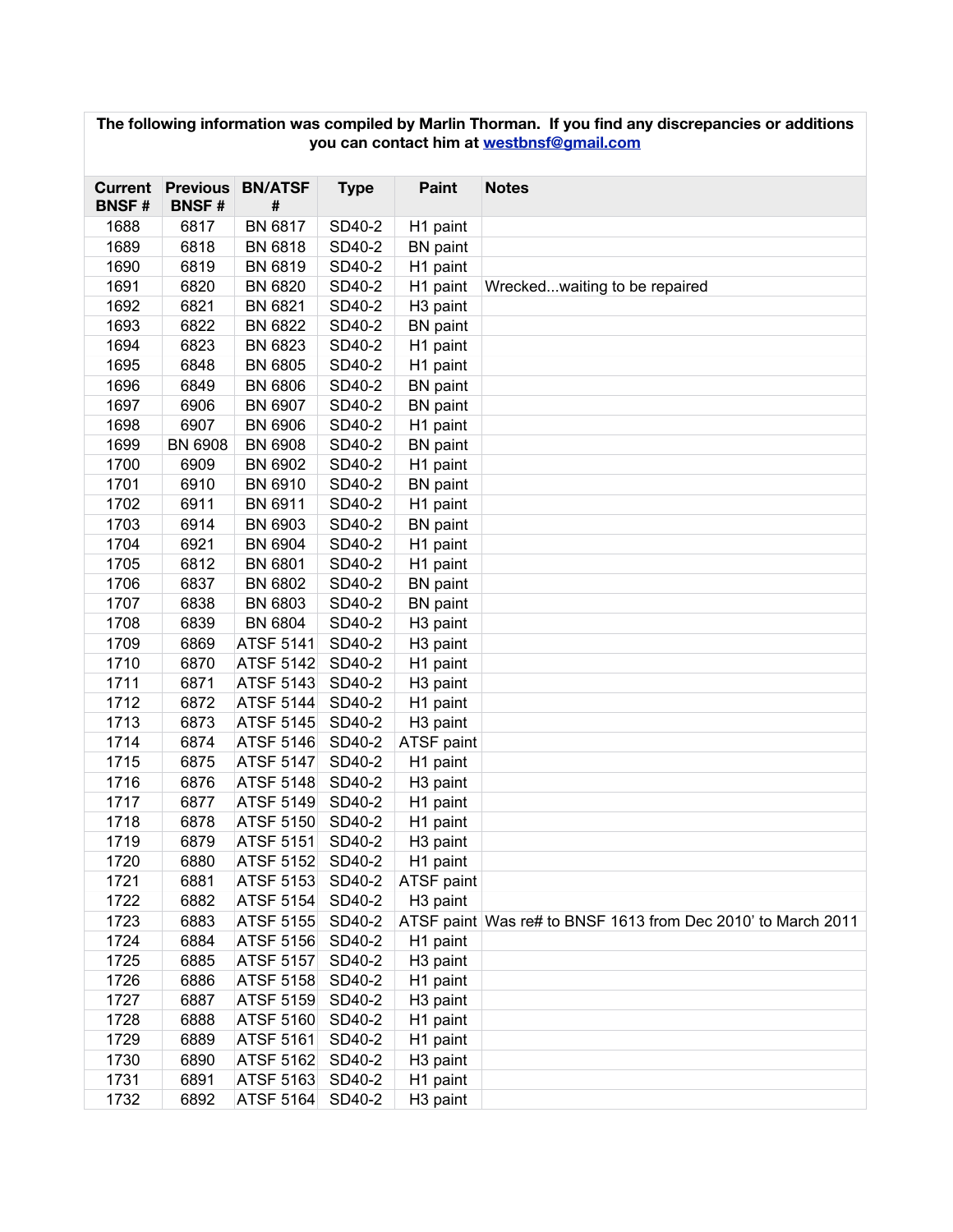| The following information was compiled by Marlin Thorman. If you find any discrepancies or additions<br>you can contact him at westbnsf@gmail.com |              |                              |             |                      |                                                 |  |  |  |
|---------------------------------------------------------------------------------------------------------------------------------------------------|--------------|------------------------------|-------------|----------------------|-------------------------------------------------|--|--|--|
|                                                                                                                                                   |              |                              |             |                      |                                                 |  |  |  |
| <b>Current</b><br><b>BNSF#</b>                                                                                                                    | <b>BNSF#</b> | <b>Previous BN/ATSF</b><br># | <b>Type</b> | <b>Paint</b>         | <b>Notes</b>                                    |  |  |  |
| 1733                                                                                                                                              | 6893         | ATSF 5165                    | SD40-2      | H <sub>3</sub> paint |                                                 |  |  |  |
| 1734                                                                                                                                              | 6894         | <b>ATSF 5166</b>             | SD40-2      | H <sub>3</sub> paint |                                                 |  |  |  |
| 1735                                                                                                                                              | 6895         | <b>ATSF 5167</b>             | SD40-2      | H <sub>3</sub> paint |                                                 |  |  |  |
| 1736                                                                                                                                              | 6896         | <b>ATSF 5168</b>             | SD40-2      | H <sub>3</sub> paint |                                                 |  |  |  |
| 1737                                                                                                                                              | 6897         | <b>ATSF 5169</b>             | SD40-2      | H <sub>3</sub> paint |                                                 |  |  |  |
| 1738                                                                                                                                              | 6898         | <b>ATSF 5170</b>             | SD40-2      | ATSF paint           |                                                 |  |  |  |
| 1739                                                                                                                                              | 6899         | <b>ATSF 5171</b>             | SD40-2      | ATSF paint           |                                                 |  |  |  |
| 1740                                                                                                                                              | 6900         | <b>ATSF 5172</b>             | SD40-2      | ATSF paint           |                                                 |  |  |  |
| 1741                                                                                                                                              | 6901         | <b>ATSF 5173</b>             | SD40-2      | ATSF paint           |                                                 |  |  |  |
| 1742                                                                                                                                              | 6902         | ATSF 5174                    | SD40-2      | H <sub>3</sub> paint |                                                 |  |  |  |
| 1743                                                                                                                                              | 6903         | <b>ATSF 5175</b>             | SD40-2      | H <sub>3</sub> paint |                                                 |  |  |  |
| 1744                                                                                                                                              | 6904         | <b>ATSF 5176</b>             | SD40-2      | H1 paint             |                                                 |  |  |  |
| 1745                                                                                                                                              | 6905         | <b>ATSF 5177</b>             | SD40-2      | H1 paint             |                                                 |  |  |  |
| 1746                                                                                                                                              | 6930         | <b>ATSF 5178</b>             | SD40-2      | ATSF paint           |                                                 |  |  |  |
| 1747                                                                                                                                              | 6931         | ATSF 5179                    | SD40-2      | ATSF paint           |                                                 |  |  |  |
| 1748                                                                                                                                              | 6932         | <b>ATSF 5180</b>             | SD40-2      | H <sub>3</sub> paint |                                                 |  |  |  |
| 1749                                                                                                                                              | 6933         | ATSF 5181                    | SD40-2      | H <sub>3</sub> paint |                                                 |  |  |  |
| 1750                                                                                                                                              | 6934         | <b>ATSF 5182</b>             | SD40-2      | H1 paint             |                                                 |  |  |  |
| 1751                                                                                                                                              | 6935         | <b>ATSF 5183</b>             | SD40-2      | ATSF paint           |                                                 |  |  |  |
| 1752                                                                                                                                              | 6936         | <b>ATSF 5184</b>             | SD40-2      | H1 paint             | Was re# to BNSF 1617 from Nov 2010 to June 2011 |  |  |  |
| 1753                                                                                                                                              | 6937         | <b>ATSF 5185</b>             | SD40-2      | H1 paint             |                                                 |  |  |  |
| 1754                                                                                                                                              | 6938         | <b>ATSF 5186</b>             | SD40-2      | H1 paint             |                                                 |  |  |  |
| 1755                                                                                                                                              | 6939         | ATSF 5187                    | SD40-2      | ATSF paint           |                                                 |  |  |  |
| 1756                                                                                                                                              | 6940         | <b>ATSF 5188</b>             | SD40-2      | H1 paint             |                                                 |  |  |  |
| 1757                                                                                                                                              | 6941         | <b>ATSF 5189</b>             | SD40-2      | ATSF paint           |                                                 |  |  |  |
| 1758                                                                                                                                              | 6942         | <b>ATSF 5190</b>             | SD40-2      | ATSF paint           |                                                 |  |  |  |
| 1759                                                                                                                                              | 6943         | ATSF 5191                    | SD40-2      | H1 paint             |                                                 |  |  |  |
| 1760                                                                                                                                              | 6944         | ATSF 5192                    | SD40-2      | ATSF paint           |                                                 |  |  |  |
| 1761                                                                                                                                              | 6945         | <b>ATSF 5200</b>             | SD40-2      | ATSF paint           |                                                 |  |  |  |
| 1762                                                                                                                                              | 6946         | <b>ATSF 5201</b>             | SD40-2      | H1 paint             |                                                 |  |  |  |
| 1763                                                                                                                                              | 6947         | ATSF 5202                    | SD40-2      | H <sub>1</sub> paint |                                                 |  |  |  |
| 1764                                                                                                                                              | 6948         | ATSF 5203                    | SD40-2      | H1 paint             |                                                 |  |  |  |
| 1765                                                                                                                                              | 6949         | ATSF 5204                    | SD40-2      | ATSF paint           |                                                 |  |  |  |
| 1766                                                                                                                                              | 6950         | ATSF 5205                    | SD40-2      | H1 paint             |                                                 |  |  |  |
| 1767                                                                                                                                              | 6951         | ATSF 5206                    | SD40-2      | ATSF paint           |                                                 |  |  |  |
| 1768                                                                                                                                              | 6952         | ATSF 5207                    | SD40-2      | H1 paint             |                                                 |  |  |  |
| 1769                                                                                                                                              | 6954         | ATSF 5209                    | SD40-2      | H1 paint             |                                                 |  |  |  |
| 1770                                                                                                                                              | 6955         | ATSF 5210                    | SD40-2      | ATSF paint           |                                                 |  |  |  |
| 1771                                                                                                                                              | 6956         | <b>ATSF 5211</b>             | SD40-2      | H1 paint             |                                                 |  |  |  |
| 1772                                                                                                                                              | 6957         | <b>ATSF 5212</b>             | SD40-2      | ATSF paint           |                                                 |  |  |  |
| 1773                                                                                                                                              | 6958         | ATSF 5213                    | SD40-2      | <b>ATSF paint</b>    |                                                 |  |  |  |
| 1774                                                                                                                                              | 7029         | <b>BN 7029</b>               | SD40-2      | <b>BN</b> paint      |                                                 |  |  |  |
| 1775                                                                                                                                              | 7030         | <b>BN 7030</b>               | SD40-2      | <b>BN</b> paint      |                                                 |  |  |  |
| 1776                                                                                                                                              | 7031         | <b>BN 7031</b>               | SD40-2      | H1 paint             |                                                 |  |  |  |
| 1777                                                                                                                                              | 7032         | <b>BN 7032</b>               | SD40-2      | <b>BN</b> paint      |                                                 |  |  |  |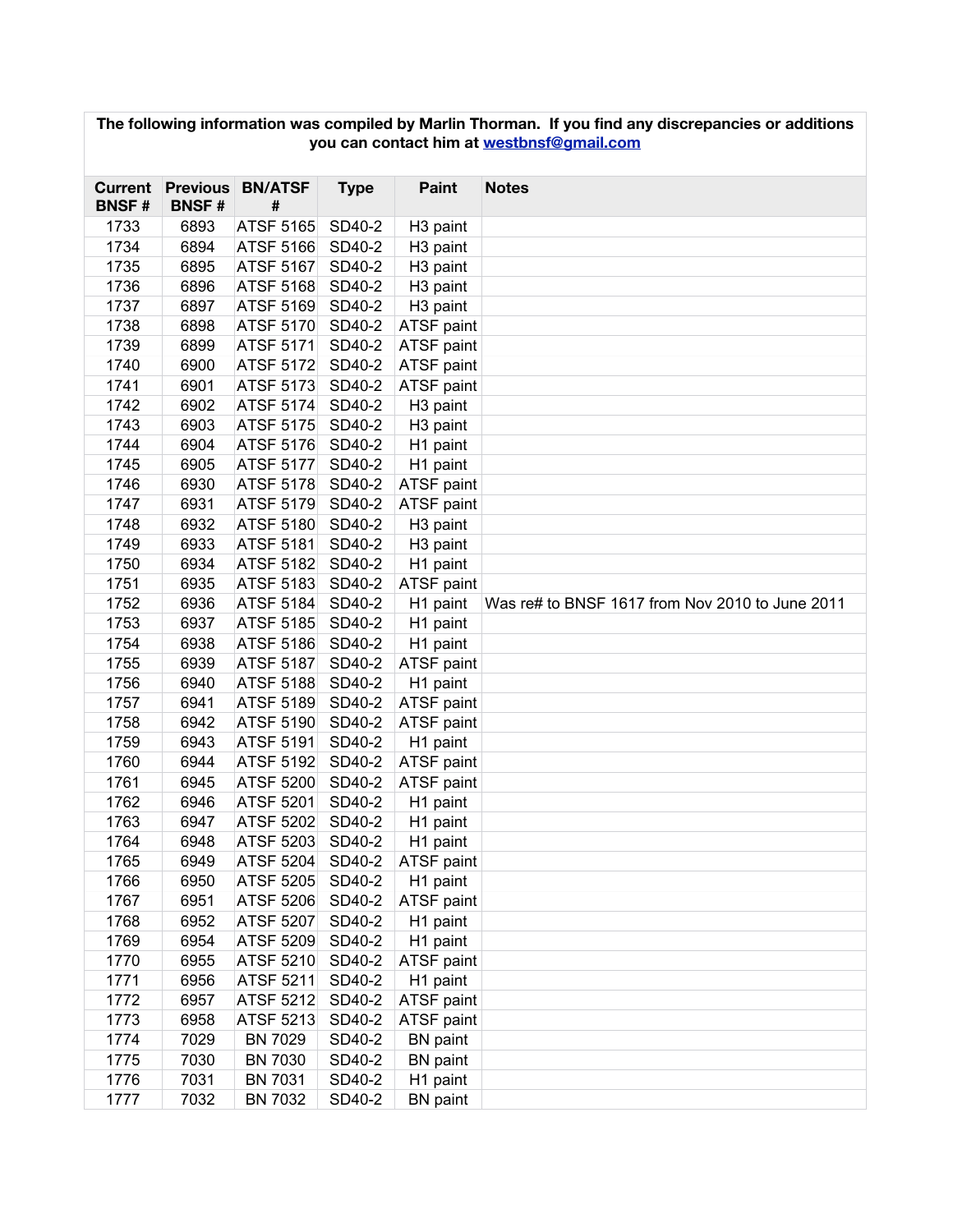| The following information was compiled by Marlin Thorman. If you find any discrepancies or additions<br>you can contact him at westbnsf@gmail.com |                 |                  |             |                      |                                      |  |  |  |  |
|---------------------------------------------------------------------------------------------------------------------------------------------------|-----------------|------------------|-------------|----------------------|--------------------------------------|--|--|--|--|
| Current                                                                                                                                           | <b>Previous</b> | <b>BN/ATSF</b>   | <b>Type</b> | <b>Paint</b>         | <b>Notes</b>                         |  |  |  |  |
| <b>BNSF#</b>                                                                                                                                      | <b>BNSF#</b>    | #                |             |                      |                                      |  |  |  |  |
| 1778                                                                                                                                              | 7033            | <b>BN 7033</b>   | SD40-2      | H1 paint             |                                      |  |  |  |  |
| 1779                                                                                                                                              | 7034            | <b>BN 7034</b>   | SD40-2      | <b>BN</b> paint      |                                      |  |  |  |  |
| 1780                                                                                                                                              | 7035            | <b>BN 7035</b>   | SD40-2      | H1 paint             |                                      |  |  |  |  |
| 1781                                                                                                                                              | 7036            | <b>BN 7036</b>   | SD40-2      | <b>BN</b> paint      |                                      |  |  |  |  |
| 1782                                                                                                                                              | 7037            | <b>BN 7037</b>   | SD40-2      | <b>BN</b> paint      |                                      |  |  |  |  |
| 1783                                                                                                                                              | 7038            | <b>BN 7038</b>   | SD40-2      | <b>BN</b> paint      |                                      |  |  |  |  |
| 1784                                                                                                                                              | 7039            | <b>BN 7039</b>   | SD40-2      | <b>BN</b> paint      |                                      |  |  |  |  |
| 1785                                                                                                                                              | 7040            | <b>BN 7040</b>   | SD40-2      | H1 paint             |                                      |  |  |  |  |
| 1786                                                                                                                                              | 7041            | <b>BN 7041</b>   | SD40-2      | BN paint             |                                      |  |  |  |  |
| 1787                                                                                                                                              | 7042            | <b>BN 7042</b>   | SD40-2      | <b>BN</b> paint      |                                      |  |  |  |  |
| 1788                                                                                                                                              | 7044            | <b>BN 7044</b>   | SD40-2      | <b>BN</b> paint      |                                      |  |  |  |  |
| 1789                                                                                                                                              | 7045            | <b>BN 7045</b>   | SD40-2      | <b>BN</b> paint      |                                      |  |  |  |  |
| 1790                                                                                                                                              | 7046            | <b>BN 7046</b>   | SD40-2      | <b>BN</b> paint      |                                      |  |  |  |  |
| 1791                                                                                                                                              | 7047            | <b>BN 7047</b>   | SD40-2      | H1 paint             |                                      |  |  |  |  |
| 1792                                                                                                                                              | 7048            | <b>BN 7048</b>   | SD40-2      | <b>BN</b> paint      |                                      |  |  |  |  |
| 1793                                                                                                                                              | 8112            | <b>BN 8112</b>   | SD40-2      | H1 paint             | Was re# to BNSF 8090 from 2002-2007. |  |  |  |  |
| 1794                                                                                                                                              | 8167            | <b>BN 8167</b>   | SD40-2      | H <sub>3</sub> paint | Was re# to BNSF 8091 from 2002-2007. |  |  |  |  |
| 1795                                                                                                                                              | 7825            | <b>BN 7825</b>   | SD40-2      | <b>BN</b> paint      |                                      |  |  |  |  |
| 1796                                                                                                                                              | 7826            | <b>BN 7826</b>   | SD40-2      | H <sub>3</sub> paint |                                      |  |  |  |  |
| 1797                                                                                                                                              | 7827            | <b>BN 7827</b>   | SD40-2      | H <sub>3</sub> paint |                                      |  |  |  |  |
| 1798                                                                                                                                              | 7828            | <b>BN 7828</b>   | SD40-2      | <b>BN</b> paint      |                                      |  |  |  |  |
| 1799                                                                                                                                              | 6344            | <b>ATSF 5029</b> | SD40-2      | H <sub>3</sub> paint |                                      |  |  |  |  |
| 1800                                                                                                                                              | 6345            | <b>ATSF 5030</b> | SD40-2      | H <sub>3</sub> paint |                                      |  |  |  |  |
| 1801                                                                                                                                              | 6346            | <b>ATSF 5031</b> | SD40-2      | H1 paint             |                                      |  |  |  |  |
| 1802                                                                                                                                              | 6347            | <b>ATSF 5032</b> | SD40-2      | ATSF paint           |                                      |  |  |  |  |
| 1803                                                                                                                                              | 6348            | <b>ATSF 5033</b> | SD40-2      | H <sub>3</sub> paint |                                      |  |  |  |  |
| 1804                                                                                                                                              | 6349            | <b>ATSF 5034</b> | SD40-2      | H1 paint             |                                      |  |  |  |  |
| 1805                                                                                                                                              | 6350            | <b>ATSF 5035</b> | SD40-2      | H <sub>3</sub> paint |                                      |  |  |  |  |
| 1806                                                                                                                                              |                 |                  |             |                      |                                      |  |  |  |  |
| 1807                                                                                                                                              | 6352            | ATSF 5038        | SD40-2      | H <sub>3</sub> paint |                                      |  |  |  |  |
| 1808                                                                                                                                              | 6353            | <b>ATSF 5039</b> | SD40-2      | H <sub>3</sub> paint |                                      |  |  |  |  |
| 1809                                                                                                                                              | 6354            | ATSF 5040        | SD40-2      | ATSF paint           |                                      |  |  |  |  |
| 1810                                                                                                                                              | 6355            | ATSF 5041        | SD40-2      | H <sub>3</sub> paint |                                      |  |  |  |  |
| 1811                                                                                                                                              | 6356            | ATSF 5042        | SD40-2      | H <sub>3</sub> paint |                                      |  |  |  |  |
| 1812                                                                                                                                              | 6357            | ATSF 5043        | SD40-2      | H <sub>3</sub> paint |                                      |  |  |  |  |
| 1813                                                                                                                                              | 6358            | ATSF 5044        | SD40-2      | H <sub>3</sub> paint |                                      |  |  |  |  |
| 1814                                                                                                                                              | 6359            | <b>ATSF 5045</b> | SD40-2      | H <sub>3</sub> paint |                                      |  |  |  |  |
| 1815                                                                                                                                              | 6360            | ATSF 5046        | SD40-2      | H <sub>3</sub> paint |                                      |  |  |  |  |
| 1816                                                                                                                                              | 6361            | ATSF 5047        | SD40-2      | H <sub>3</sub> paint |                                      |  |  |  |  |
| 1817                                                                                                                                              | 6708            | <b>ATSF 5049</b> | SD40-2      | H <sub>3</sub> paint |                                      |  |  |  |  |
| 1818                                                                                                                                              | 6709            | ATSF 5050        | SD40-2      | H <sub>3</sub> paint |                                      |  |  |  |  |
| 1819                                                                                                                                              | 6710            | <b>ATSF 5051</b> | SD40-2      | H <sub>3</sub> paint |                                      |  |  |  |  |
| 1820                                                                                                                                              | 6711            | ATSF 5052        | SD40-2      | H <sub>3</sub> paint |                                      |  |  |  |  |
| 1821                                                                                                                                              | 6712            | ATSF 5053        | SD40-2      | H <sub>3</sub> paint |                                      |  |  |  |  |
| 1822                                                                                                                                              | 6713            | ATSF 5054 SD40-2 |             | H <sub>3</sub> paint |                                      |  |  |  |  |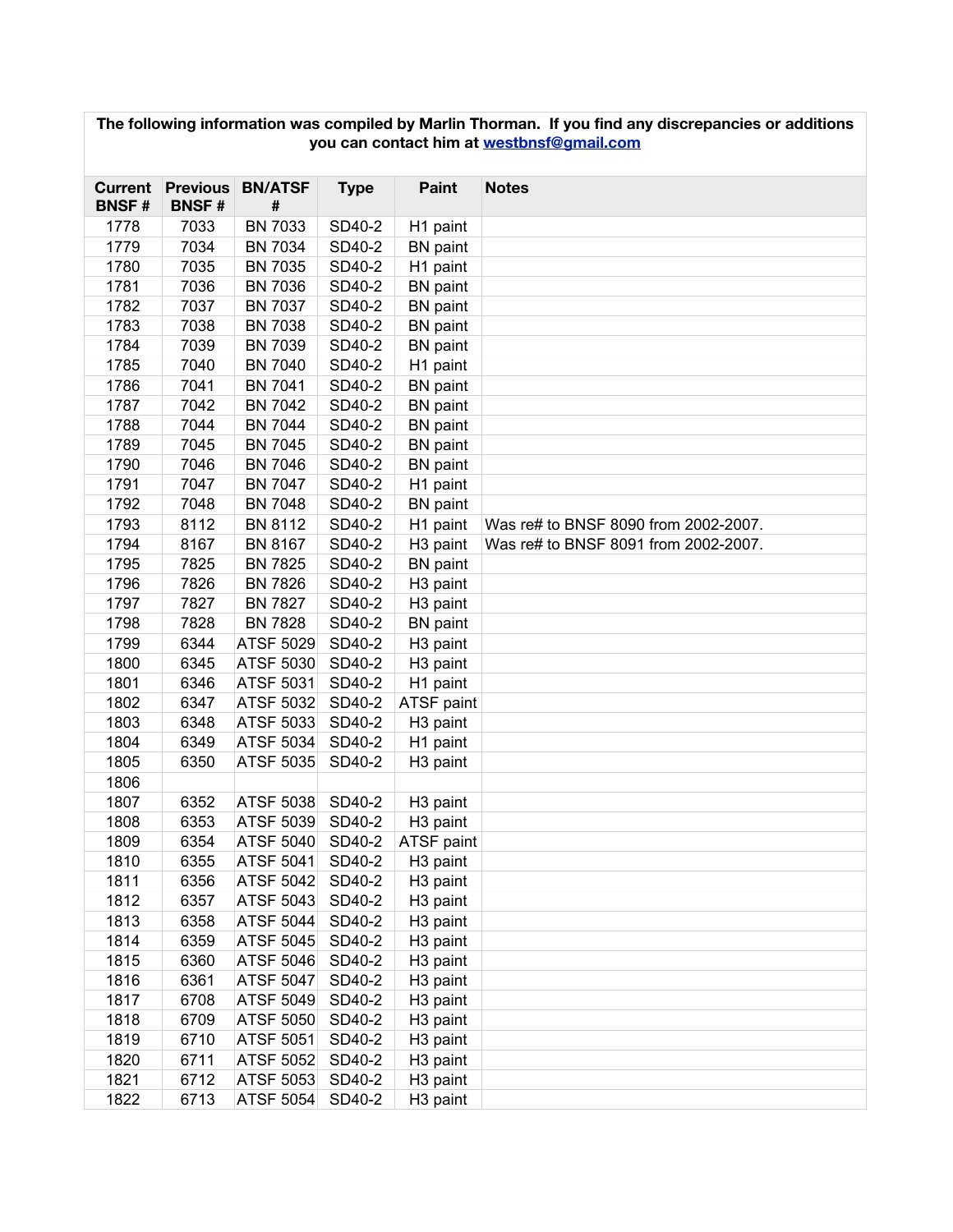| The following information was compiled by Marlin Thorman. If you find any discrepancies or additions<br>you can contact him at westbnsf@gmail.com |              |                              |             |                      |              |  |  |  |
|---------------------------------------------------------------------------------------------------------------------------------------------------|--------------|------------------------------|-------------|----------------------|--------------|--|--|--|
| Current<br><b>BNSF#</b>                                                                                                                           | <b>BNSF#</b> | <b>Previous BN/ATSF</b><br># | <b>Type</b> | <b>Paint</b>         | <b>Notes</b> |  |  |  |
| 1823                                                                                                                                              | 6714         | <b>ATSF 5055</b>             | SD40-2      | H <sub>3</sub> paint |              |  |  |  |
| 1824                                                                                                                                              | 6715         | <b>ATSF 5056</b>             | SD40-2      | H <sub>3</sub> paint |              |  |  |  |
| 1825                                                                                                                                              | 6716         | <b>ATSF 5057</b>             | SD40-2      | H <sub>3</sub> paint |              |  |  |  |
| 1826                                                                                                                                              | 6378         | <b>BN 6378</b>               | SD40-2      | H1 paint             |              |  |  |  |
| 1827                                                                                                                                              | 7815         | <b>BN 7815</b>               | SD40-2      | <b>BN</b> paint      |              |  |  |  |
| 1828                                                                                                                                              | 6380         | <b>BN 6380</b>               | SD40-2      | <b>BN</b> paint      |              |  |  |  |
| 1829                                                                                                                                              | 6381         | <b>BN 6381</b>               | SD40-2      | <b>BN</b> paint      |              |  |  |  |
| 1830                                                                                                                                              | 6382         | BN 6382                      | SD40-2      | <b>BN</b> paint      |              |  |  |  |
| 1831                                                                                                                                              | 6383         | BN 6383                      | SD40-2      | <b>BN</b> paint      |              |  |  |  |
| 1832                                                                                                                                              | 6384         | BN 6384                      | SD40-2      | <b>BN</b> paint      |              |  |  |  |
| 1833                                                                                                                                              | 6700         | <b>BN 6700</b>               | SD40-2      | H1 paint             |              |  |  |  |
| 1834                                                                                                                                              | 6701         | <b>BN 6701</b>               | SD40-2      | H1 paint             |              |  |  |  |
| 1835                                                                                                                                              | 6702         | <b>BN 6702</b>               | SD40-2      | <b>BN</b> paint      |              |  |  |  |
| 1836                                                                                                                                              | 6703         | <b>BN 6703</b>               | SD40-2      | <b>BN</b> paint      |              |  |  |  |
| 1837                                                                                                                                              | 6704         | <b>BN 6704</b>               | SD40-2      | <b>BN</b> paint      |              |  |  |  |
| 1838                                                                                                                                              | 6705         | <b>BN 6705</b>               | SD40-2      | H1 paint             |              |  |  |  |
| 1839                                                                                                                                              | 6706         | <b>BN 6706</b>               | SD40-2      | <b>BN</b> paint      |              |  |  |  |
| 1840                                                                                                                                              | 6707         | <b>BN 6707</b>               | SD40-2      | <b>BN</b> paint      |              |  |  |  |
| 1841                                                                                                                                              | 6917         | <b>BN 6917</b>               | SD40-2      | <b>BN</b> paint      |              |  |  |  |
| 1842                                                                                                                                              | 6918         | <b>BN 6918</b>               | SD40-2      | H1 paint             |              |  |  |  |
| 1843                                                                                                                                              | 6919         | <b>BN 6919</b>               | SD40-2      | H1 paint             |              |  |  |  |
| 1844                                                                                                                                              | 6920         | BN 6920                      | SD40-2      | H1 paint             |              |  |  |  |
| 1845                                                                                                                                              | 6923         | BN 6923                      | SD40-2      | <b>BN</b> paint      |              |  |  |  |
| 1846                                                                                                                                              | 6924         | BN 6924                      | SD40-2      | <b>BN</b> paint      |              |  |  |  |
| 1847                                                                                                                                              | 6925         | BN 6925                      | SD40-2      | H1 paint             |              |  |  |  |
| 1848                                                                                                                                              | 6926         | <b>BN 6926</b>               | SD40-2      | <b>BN</b> paint      |              |  |  |  |
| 1849                                                                                                                                              | 6927         | <b>BN 6927</b>               | SD40-2      | <b>BN</b> paint      |              |  |  |  |
| 1850                                                                                                                                              | 6824         | <b>BN 6824</b>               | SD40-2      | H <sub>3</sub> paint |              |  |  |  |
| 1851                                                                                                                                              | 6825         | <b>BN 6825</b>               | SD40-2      | H <sub>3</sub> paint |              |  |  |  |
| 1852                                                                                                                                              | 6826         | BN 6826                      | SD40-2      | H <sub>3</sub> paint |              |  |  |  |
| 1853                                                                                                                                              | 6828         | <b>BN 6828</b>               | SD40-2      | H <sub>1</sub> paint |              |  |  |  |
| 1854                                                                                                                                              | 6829         | BN 6829                      | SD40-2      | H <sub>3</sub> paint |              |  |  |  |
| 1855                                                                                                                                              | 6830         | BN 6830                      | SD40-2      | H1 paint             |              |  |  |  |
| 1856                                                                                                                                              | 6831         | BN 6831                      | SD40-2      | H <sub>3</sub> paint |              |  |  |  |
| 1857                                                                                                                                              | 6832         | BN 6832                      | SD40-2      | H1 paint             |              |  |  |  |
| 1858                                                                                                                                              | 6833         | BN 6833                      | SD40-2      | H1 paint             |              |  |  |  |
| 1859                                                                                                                                              | 6835         | <b>BN 6835</b>               | SD40-2      | H <sub>3</sub> paint |              |  |  |  |
| 1860                                                                                                                                              | 6836         | <b>BN 6836</b>               | SD40-2      | H <sub>3</sub> paint |              |  |  |  |
| 1861                                                                                                                                              | 6928         | BN 6928                      | SD40-2      | <b>BN</b> paint      |              |  |  |  |
| 1862                                                                                                                                              | 7152         | <b>BN 7152</b>               | SD40-2      | H1 paint             |              |  |  |  |
| 1863                                                                                                                                              | 7136         | BN 7136                      | SD40-2      | H1 paint             |              |  |  |  |
| 1864                                                                                                                                              | 7150         | <b>BN 7150</b>               | SD40-2      | H1 paint             |              |  |  |  |
| 1865                                                                                                                                              | 7185         | <b>BN 7185</b>               | SD40-2      | H1 paint             |              |  |  |  |
| 1866                                                                                                                                              | 7184         | <b>BN 7184</b>               | SD40-2      | H1 paint             |              |  |  |  |
| 1867                                                                                                                                              | 7870         | <b>BN 7870</b>               | SD40-2      | H1 paint             |              |  |  |  |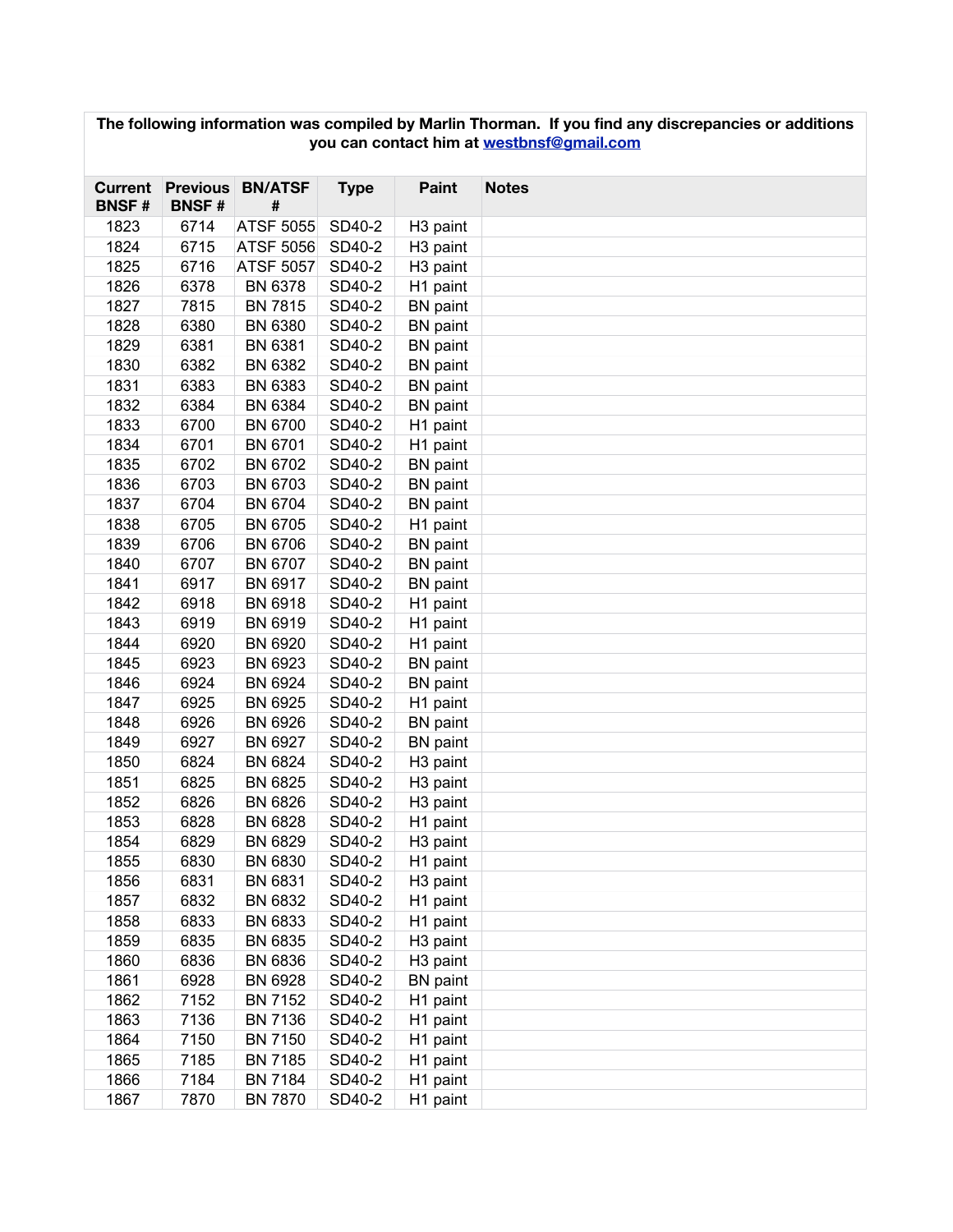| The following information was compiled by Marlin Thorman. If you find any discrepancies or additions<br>you can contact him at westbnsf@gmail.com |                 |                  |             |                      |              |  |  |  |
|---------------------------------------------------------------------------------------------------------------------------------------------------|-----------------|------------------|-------------|----------------------|--------------|--|--|--|
| <b>Current</b>                                                                                                                                    | <b>Previous</b> | <b>BN/ATSF</b>   | <b>Type</b> | <b>Paint</b>         | <b>Notes</b> |  |  |  |
| <b>BNSF#</b>                                                                                                                                      | <b>BNSF#</b>    | #                |             |                      |              |  |  |  |
| 1868                                                                                                                                              | 7809            | <b>BN 7809</b>   | SD40-2      | <b>BN</b> paint      |              |  |  |  |
| 1869                                                                                                                                              | 6773            | <b>BN 6773</b>   | SD40-2      | <b>BN</b> paint      |              |  |  |  |
| 1870                                                                                                                                              | 7810            | <b>BN 7810</b>   | SD40-2      | <b>BN</b> paint      |              |  |  |  |
| 1871                                                                                                                                              | 6335            | <b>ATSF 5020</b> | SD40-2      | ATSF paint           |              |  |  |  |
| 1872                                                                                                                                              | 6339            | ATSF 5024        | SD40-2      | H1 paint             |              |  |  |  |
| 1873                                                                                                                                              | 6341            | ATSF 5026        | SD40-2      | H1 paint             |              |  |  |  |
| 1874                                                                                                                                              | 6342            | <b>ATSF 5027</b> | SD40-2      | ATSF paint           |              |  |  |  |
| 1875                                                                                                                                              | 6336            | <b>ATSF 5021</b> | SD40-2      | ATSF paint           |              |  |  |  |
| 1876                                                                                                                                              | 6338            | <b>ATSF 5023</b> | SD40-2      | H <sub>3</sub> paint |              |  |  |  |
| 1877                                                                                                                                              | 6340            | <b>ATSF 5025</b> | SD40-2      | H <sub>3</sub> paint |              |  |  |  |
| 1878                                                                                                                                              | 6337            | <b>ATSF 5022</b> | SD40-2      | H <sub>3</sub> paint |              |  |  |  |
| 1879                                                                                                                                              | 6768            | ATSF 5109        | SD40-2      | H <sub>3</sub> paint |              |  |  |  |
| 1880                                                                                                                                              | 6770            | ATSF 5111        | SD40-2      | ATSF paint           |              |  |  |  |
| 1881                                                                                                                                              | 6772            | <b>ATSF 5113</b> | SD40-2      | H1 paint             |              |  |  |  |
| 1882                                                                                                                                              | 6799            | <b>ATSF 5115</b> | SD40-2      | H <sub>3</sub> paint |              |  |  |  |
| 1883                                                                                                                                              | 6801            | ATSF 5117        | SD40-2      | H <sub>3</sub> paint |              |  |  |  |
| 1884                                                                                                                                              | 6803            | <b>ATSF 5119</b> | SD40-2      | H <sub>3</sub> paint |              |  |  |  |
| 1885                                                                                                                                              | 6805            | <b>ATSF 5121</b> | SD40-2      | ATSF paint           |              |  |  |  |
| 1886                                                                                                                                              | 6852            | <b>ATSF 5123</b> | SD40-2      | ATSF paint           |              |  |  |  |
| 1887                                                                                                                                              | 6769            | <b>ATSF 5110</b> | SD40-2      | H <sub>3</sub> paint |              |  |  |  |
| 1888                                                                                                                                              | 6771            | <b>ATSF 5112</b> | SD40-2      | H <sub>3</sub> paint |              |  |  |  |
| 1889                                                                                                                                              | 6798            | <b>ATSF 5114</b> | SD40-2      | H1 paint             |              |  |  |  |
| 1890                                                                                                                                              | 6800            | <b>ATSF 5116</b> | SD40-2      | H1 paint             |              |  |  |  |
| 1891                                                                                                                                              | 6802            | <b>ATSF 5118</b> | SD40-2      | H <sub>3</sub> paint |              |  |  |  |
| 1892                                                                                                                                              | 6804            | <b>ATSF 5120</b> | SD40-2      | H1 paint             |              |  |  |  |
| 1893                                                                                                                                              | 6806            | <b>ATSF 5122</b> | SD40-2      | H <sub>3</sub> paint |              |  |  |  |
| 1894                                                                                                                                              | 6853            | ATSF 5124        | SD40-2      | H <sub>3</sub> paint |              |  |  |  |
| 1895                                                                                                                                              | 6867            | <b>ATSF 5139</b> | SD40-2      | H <sub>3</sub> paint |              |  |  |  |
| 1896                                                                                                                                              | 6856            | <b>ATSF 5127</b> | SD40-2      | H <sub>3</sub> paint |              |  |  |  |
| 1897                                                                                                                                              | 6858            | <b>ATSF 5129</b> | SD40-2      | H <sub>3</sub> paint |              |  |  |  |
| 1898                                                                                                                                              | 6860            | <b>ATSF 5131</b> | SD40-2      | H <sub>1</sub> paint |              |  |  |  |
| 1899                                                                                                                                              | 6862            | ATSF 5133        | SD40-2      | H <sub>3</sub> paint |              |  |  |  |
| 1900                                                                                                                                              | 6864            | ATSF 5135        | SD40-2      | H <sub>3</sub> paint |              |  |  |  |
| 1901                                                                                                                                              | 6866            | ATSF 5137        | SD40-2      | H <sub>3</sub> paint |              |  |  |  |
| 1902                                                                                                                                              | 6854            | ATSF 5125        | SD40-2      | H <sub>3</sub> paint |              |  |  |  |
| 1903                                                                                                                                              | 6855            | ATSF 5126        | SD40-2      | ATSF paint           |              |  |  |  |
| 1904                                                                                                                                              | 6861            | ATSF 5132        | SD40-2      | H <sub>3</sub> paint |              |  |  |  |
| 1905                                                                                                                                              | 6857            | <b>ATSF 5128</b> | SD40-2      | H1 paint             |              |  |  |  |
| 1906                                                                                                                                              | 6863            | ATSF 5134        | SD40-2      | H <sub>3</sub> paint |              |  |  |  |
| 1907                                                                                                                                              | 6859            | <b>ATSF 5130</b> | SD40-2      | H1 paint             |              |  |  |  |
| 1908                                                                                                                                              | 6865            | <b>ATSF 5136</b> | SD40-2      | H <sub>3</sub> paint |              |  |  |  |
| 1909                                                                                                                                              | 6868            | ATSF 5140        | SD40-2      | H <sub>3</sub> paint |              |  |  |  |
| 1910                                                                                                                                              | 6329            | <b>BN 6328</b>   | SD40-2      | H1 paint             |              |  |  |  |
| 1910 (GN)                                                                                                                                         | 6200            | <b>ATSF 1556</b> | SD39        | ATSF paint           |              |  |  |  |
| 1911                                                                                                                                              | 6330            | BN 6329          | SD40-2      | H1 paint             |              |  |  |  |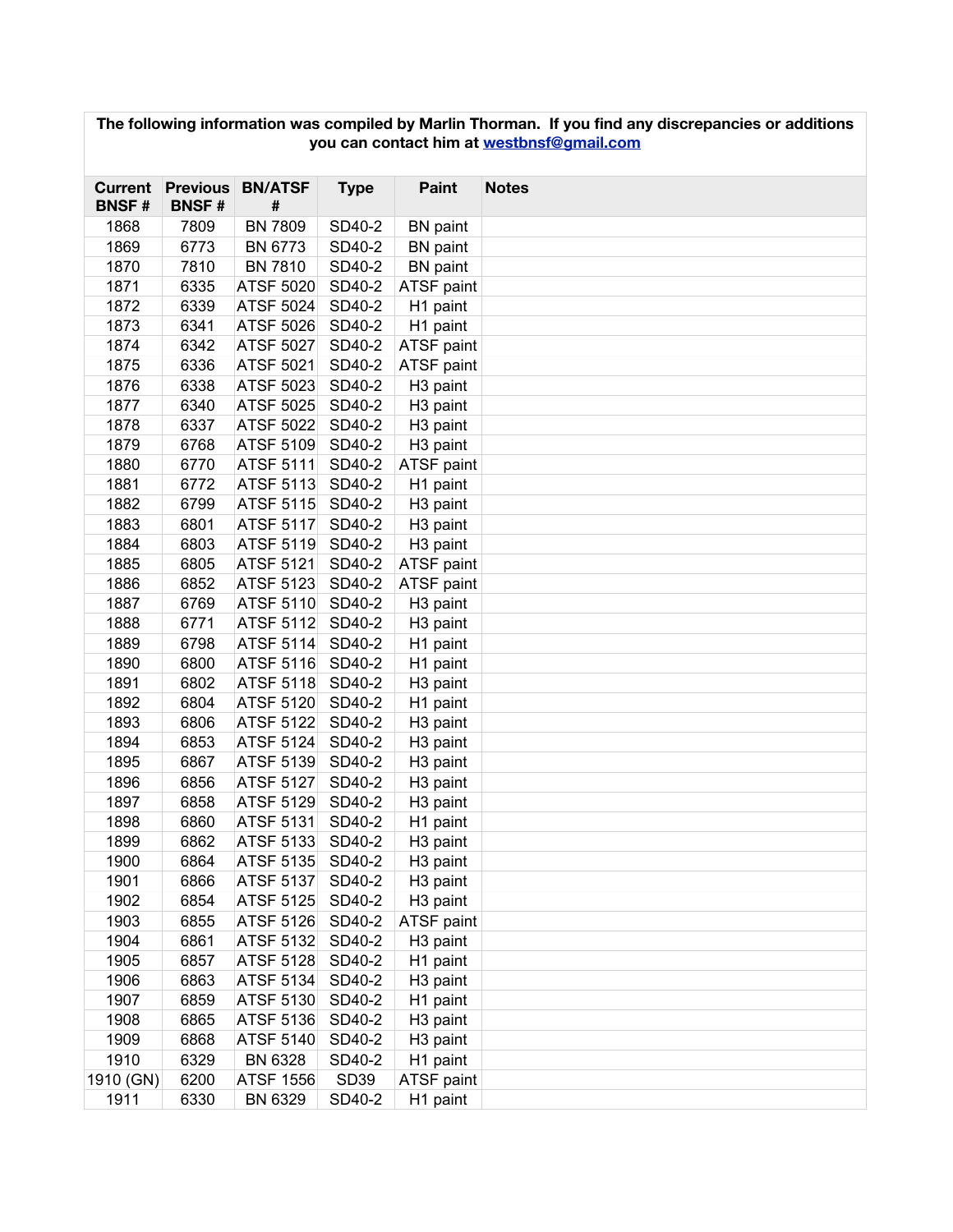| The following information was compiled by Marlin Thorman. If you find any discrepancies or additions<br>you can contact him at westbnsf@gmail.com |              |                                      |                  |                      |              |  |  |  |
|---------------------------------------------------------------------------------------------------------------------------------------------------|--------------|--------------------------------------|------------------|----------------------|--------------|--|--|--|
| <b>BNSF#</b>                                                                                                                                      | <b>BNSF#</b> | <b>Current Previous BN/ATSF</b><br># | <b>Type</b>      | Paint                | <b>Notes</b> |  |  |  |
| 1911 (GN)                                                                                                                                         | 6201         | <b>ATSF 1557</b>                     | SD39             | ATSF paint           |              |  |  |  |
| 1912                                                                                                                                              | 6331         | BN 6331                              | SD40-2           | <b>BN</b> paint      |              |  |  |  |
| 1912 (GN)                                                                                                                                         | 6202         | <b>ATSF</b>                          | <b>SD39</b>      | ATSF paint Retired.  |              |  |  |  |
| 1913                                                                                                                                              | 6332         | BN 6332                              | SD40-2           | <b>BN</b> paint      |              |  |  |  |
| 1913 (GN)                                                                                                                                         | 6203         | <b>ATSF 1559</b>                     | <b>SD39</b>      | ATSF paint           |              |  |  |  |
| 1914                                                                                                                                              | 6333         | BN 6333                              | SD40-2           | <b>BN</b> paint      |              |  |  |  |
| 1914 (GN)                                                                                                                                         | 6204         | <b>ATSF 1560</b>                     | <b>SD39</b>      | H1 paint             | Retired.     |  |  |  |
| 1915                                                                                                                                              | 6334         | BN 6334                              | SD40-2           | <b>BN</b> paint      |              |  |  |  |
| 1915 (GN)                                                                                                                                         | 6205         | <b>ATSF 1561</b>                     | <b>SD39</b>      | ATSF paint           |              |  |  |  |
| 1916                                                                                                                                              | 6397         | BN 6325                              | SD40-2           | <b>BN</b> paint      |              |  |  |  |
| 1916 (GN)                                                                                                                                         | 6206         | <b>ATSF</b>                          | <b>SD39</b>      | ATSF paint Retired.  |              |  |  |  |
| 1917                                                                                                                                              |              |                                      |                  |                      |              |  |  |  |
| 1917 (GN)                                                                                                                                         | 6207         | <b>ATSF 1563</b>                     | <b>SD39</b>      | H1 paint             | Retired.     |  |  |  |
| 1918                                                                                                                                              | 6399         | BN 6327                              | SD40-2           | H1 paint             |              |  |  |  |
| 1918 (GN)                                                                                                                                         | 6208         | <b>ATSF</b>                          | <b>SD39</b>      | H <sub>3</sub> paint |              |  |  |  |
| 1919                                                                                                                                              | 6912         | BN 6912                              | SD40-2           | H1 paint             |              |  |  |  |
| 1919 (GN)                                                                                                                                         | 6209         | <b>ATSF 1565</b>                     | <b>SD39</b>      | ATSF paint Retired.  |              |  |  |  |
| 1920                                                                                                                                              | 6913         | BN 6913                              | SD40-2           | <b>BN</b> paint      |              |  |  |  |
| 1920 (GN)                                                                                                                                         | 6210         | <b>ATSF 1566</b>                     | <b>SD39</b>      | H1 paint             | Retired.     |  |  |  |
| 1921                                                                                                                                              | 6915         | BN 6915                              | SD40-2           | H1 paint             |              |  |  |  |
| 1921 (GN)                                                                                                                                         | 6211         | <b>ATSF 1567</b>                     | <b>SD39</b>      | ATSF paint           |              |  |  |  |
| 1922                                                                                                                                              | 6916         | <b>BN 6916</b>                       | SD40-2           | <b>BN</b> paint      |              |  |  |  |
| 1922 (GN)                                                                                                                                         | 6212         | <b>ATSF 1568</b>                     | <b>SD39</b>      | H1 paint             | Retired.     |  |  |  |
| 1923                                                                                                                                              | 6343         | <b>ATSF 5028</b>                     | SD40-2           | ATSF paint           |              |  |  |  |
| 1923 (GN)                                                                                                                                         | 6213         | <b>ATSF 1569</b>                     | <b>SD39</b>      | ATSF paint           |              |  |  |  |
| 1924                                                                                                                                              | 6362         | <b>ATSF</b>                          | SD40-2           | H1 paint             |              |  |  |  |
| 1924 (GN)                                                                                                                                         | 6214         | <b>ATSF</b>                          | <b>SD39</b>      | ATSF paint Retired.  |              |  |  |  |
| 1925                                                                                                                                              | 7126         | <b>BN 7126</b>                       | SD40-2           | H1 paint             |              |  |  |  |
| 1925 (GN)                                                                                                                                         | 6215         | <b>ATSF 1571</b>                     | <b>SD39</b>      | ATSF paint Retired.  |              |  |  |  |
| 1926                                                                                                                                              | 7154         | <b>BN 7154</b>                       | SD40-2           | H1 paint             |              |  |  |  |
| 1926 (GN)                                                                                                                                         | 6216         | <b>ATSF 1572</b>                     | SD <sub>39</sub> | H <sub>3</sub> paint | Retired.     |  |  |  |
| 1927                                                                                                                                              | 7128         | <b>BN 7128</b>                       | SD40-2           | <b>BN</b> paint      |              |  |  |  |
| 1927 (GN)                                                                                                                                         | 6217         | <b>ATSF</b>                          | SD39             | ATSF paint Retired.  |              |  |  |  |
| 1928                                                                                                                                              | 7129         | <b>BN 7129</b>                       | SD40-2           | H <sub>3</sub> paint |              |  |  |  |
| 1928 (GN)                                                                                                                                         | 6218         | <b>ATSF 1574</b>                     | SD39             | ATSF paint Retired.  |              |  |  |  |
| 1929                                                                                                                                              | 7130         | <b>BN 7130</b>                       | SD40-2           | H1 paint             |              |  |  |  |
| 1929 (GN)                                                                                                                                         | 6219         | <b>ATSF 1575</b>                     | SD39             | ATSF paint           |              |  |  |  |
| 1930                                                                                                                                              | 7131         | <b>BN 7131</b>                       | SD40-2           | H1 paint             |              |  |  |  |
| 1931                                                                                                                                              | 7132         | BN 7132                              | SD40-2           | H1 paint             |              |  |  |  |
| 1932                                                                                                                                              | 7133         | BN 7133                              | SD40-2           | <b>BN</b> paint      |              |  |  |  |
| 1933                                                                                                                                              | 7134         | <b>BN 7134</b>                       | SD40-2           | <b>BN</b> paint      |              |  |  |  |
| 1934                                                                                                                                              | 7135         | <b>BN 7135</b>                       | SD40-2           | H1 paint             |              |  |  |  |
| 1935                                                                                                                                              | 7137         | <b>BN 7137</b>                       | SD40-2           | <b>BN</b> paint      |              |  |  |  |
| 1936                                                                                                                                              | 7138         | <b>BN 7138</b>                       | SD40-2           | H <sub>3</sub> paint |              |  |  |  |
| 1937                                                                                                                                              | 7139         | <b>BN 7139</b>                       | SD40-2           | <b>BN</b> paint      |              |  |  |  |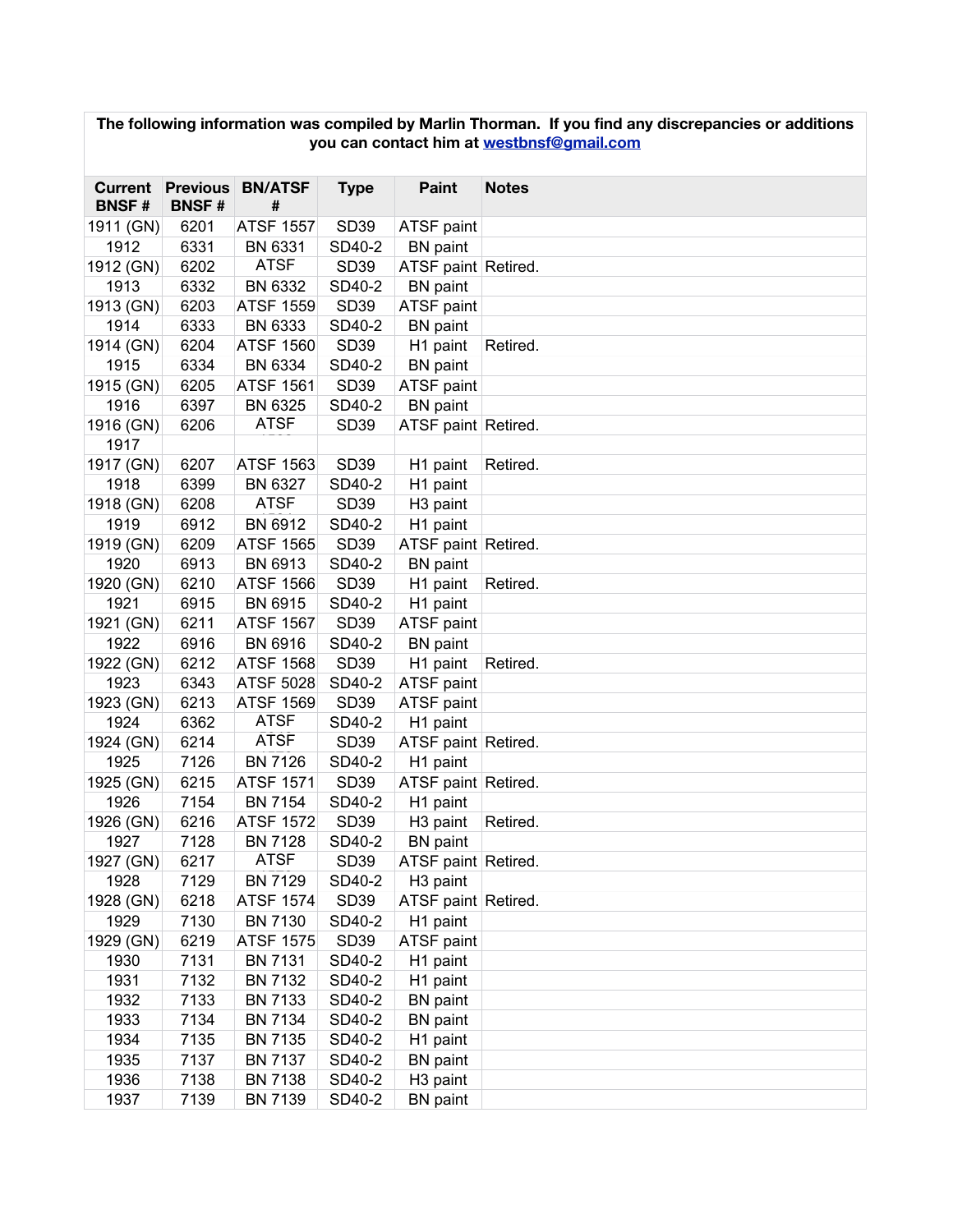| you can contact him at westbnsf@gmail.com |                                 |                     |             |                      |              |  |  |  |
|-------------------------------------------|---------------------------------|---------------------|-------------|----------------------|--------------|--|--|--|
| <b>Current</b><br><b>BNSF#</b>            | <b>Previous</b><br><b>BNSF#</b> | <b>BN/ATSF</b><br># | <b>Type</b> | Paint                | <b>Notes</b> |  |  |  |
| 1938                                      | 7140                            | <b>BN 7140</b>      | SD40-2      | H <sub>3</sub> paint |              |  |  |  |
| 1939                                      | 7141                            | <b>BN 7141</b>      | SD40-2      | H1 paint             |              |  |  |  |
| 1940                                      | 7142                            | <b>BN 7142</b>      | SD40-2      | <b>BN</b> paint      |              |  |  |  |
| 1941                                      | 7143                            | <b>BN 7143</b>      | SD40-2      | H1 paint             |              |  |  |  |
| 1942                                      | 7883                            | <b>BN 7883</b>      | SD40-2      | H1 paint             |              |  |  |  |
| 1943                                      | 7145                            | <b>BN 7145</b>      | SD40-2      | <b>BN</b> paint      |              |  |  |  |
| 1944                                      | 7146                            | <b>BN 7146</b>      | SD40-2      | H1 paint             |              |  |  |  |
| 1945                                      | 7147                            | <b>BN 7147</b>      | SD40-2      | <b>BN</b> paint      |              |  |  |  |
| 1946                                      | 7148                            | <b>BN 7148</b>      | SD40-2      | H1 paint             |              |  |  |  |
| 1947                                      | 7151                            | <b>BN 7151</b>      | SD40-2      | <b>BN</b> paint      |              |  |  |  |
| 1948                                      | 7153                            | <b>BN 7153</b>      | SD40-2      | <b>BN</b> paint      |              |  |  |  |
| 1949                                      | 7127                            | <b>BN 7127</b>      | SD40-2      | H1 paint             |              |  |  |  |
| 1950                                      | 7155                            | <b>BN 7155</b>      | SD40-2      | H1 paint             |              |  |  |  |
| 1951                                      | 7157                            | BN 7157             | SD40-2      | <b>BN</b> paint      |              |  |  |  |
| 1952                                      | 6363                            | BN 6363             | SD40-2      | <b>BN</b> paint      |              |  |  |  |
| 1953                                      | 6364                            | BN 6364             | SD40-2      | <b>BN</b> paint      |              |  |  |  |
| 1954                                      | 6365                            | BN 6365             | SD40-2      | H1 paint             |              |  |  |  |
| 1955                                      | 6374                            | <b>BN 6348</b>      | SD40-2      | <b>BN</b> paint      |              |  |  |  |
| 1956                                      | 6375                            | BN 6349             | SD40-2      | H1 paint             |              |  |  |  |
| 1957                                      | 6376                            | BN 6350             | SD40-2      | H1 paint             |              |  |  |  |
| 1958                                      | 6377                            | BN 6351             | SD40-2      | <b>BN</b> paint      |              |  |  |  |
| 1959                                      | 6386                            | BN 6352             | SD40-2      | <b>BN</b> paint      |              |  |  |  |
| 1960                                      | 6387                            | BN 6353             | SD40-2      | <b>BN</b> paint      |              |  |  |  |
| 1961                                      | 6388                            | BN 6354             | SD40-2      | <b>BN</b> paint      |              |  |  |  |
| 1962                                      | 6389                            | <b>BN 6355</b>      | SD40-2      | <b>BN</b> paint      |              |  |  |  |
| 1963                                      | 6390                            | <b>BN 6356</b>      | SD40-2      | H1 paint             |              |  |  |  |
| 1964                                      | 6391                            | <b>BN 6357</b>      | SD40-2      | <b>BN</b> paint      |              |  |  |  |
| 1965                                      | 6392                            | <b>BN 6358</b>      | SD40-2      | H1 paint             |              |  |  |  |
| 1966                                      | 6393                            | BN 6359             | SD40-2      | <b>BN</b> paint      |              |  |  |  |
| 1967                                      | 6394                            | BN 6360             | SD40-2      | H1 paint             |              |  |  |  |
| 1968                                      | 6395                            | BN 6361             | SD40-2      | <b>BN</b> paint      |              |  |  |  |
| 1969                                      | 6396                            | BN 6362             | SD40-2      | <b>BN</b> paint      |              |  |  |  |
| 1970                                      | 6366                            | <b>BN 6366</b>      | SD40-2      | H1 paint             |              |  |  |  |
| 1971                                      | 6368                            | <b>BN 6368</b>      | SD40-2      | H <sub>3</sub> paint |              |  |  |  |
| 1972                                      | 6369                            | BN 6369             | SD40-2      | <b>BN</b> paint      |              |  |  |  |
| 1973                                      | 6370                            | <b>BN 6370</b>      | SD40-2      | <b>BN</b> paint      |              |  |  |  |
| 1974                                      | 6371                            | BN 6371             | SD40-2      | H1 paint             |              |  |  |  |
| 1975                                      | 6372                            | BN 6372             | SD40-2      | H1 paint             |              |  |  |  |
| 1976                                      | 6373                            | BN 6373             | SD40-2      | <b>BN</b> paint      |              |  |  |  |
| 1977                                      | 6850                            | <b>BN 6850</b>      | SD40-2      | H1 paint             |              |  |  |  |
| 1978                                      | 6929                            | <b>BN 6950</b>      | SD40-2      | H1 paint             |              |  |  |  |
| 1979                                      | 7158                            | <b>BN 7158</b>      | SD40-2      | <b>BN</b> paint      |              |  |  |  |
| 1980                                      | 7160                            | <b>BN 7160</b>      | SD40-2      | <b>BN</b> paint      |              |  |  |  |
| 1981                                      | 7871                            | <b>BN 7871</b>      | SD40-2      | <b>BN</b> paint      |              |  |  |  |
| 1982                                      | 7872                            | <b>BN 7872</b>      | SD40-2      | H1 paint             |              |  |  |  |

**The following information was compiled by Marlin Thorman. If you find any discrepancies or additions**